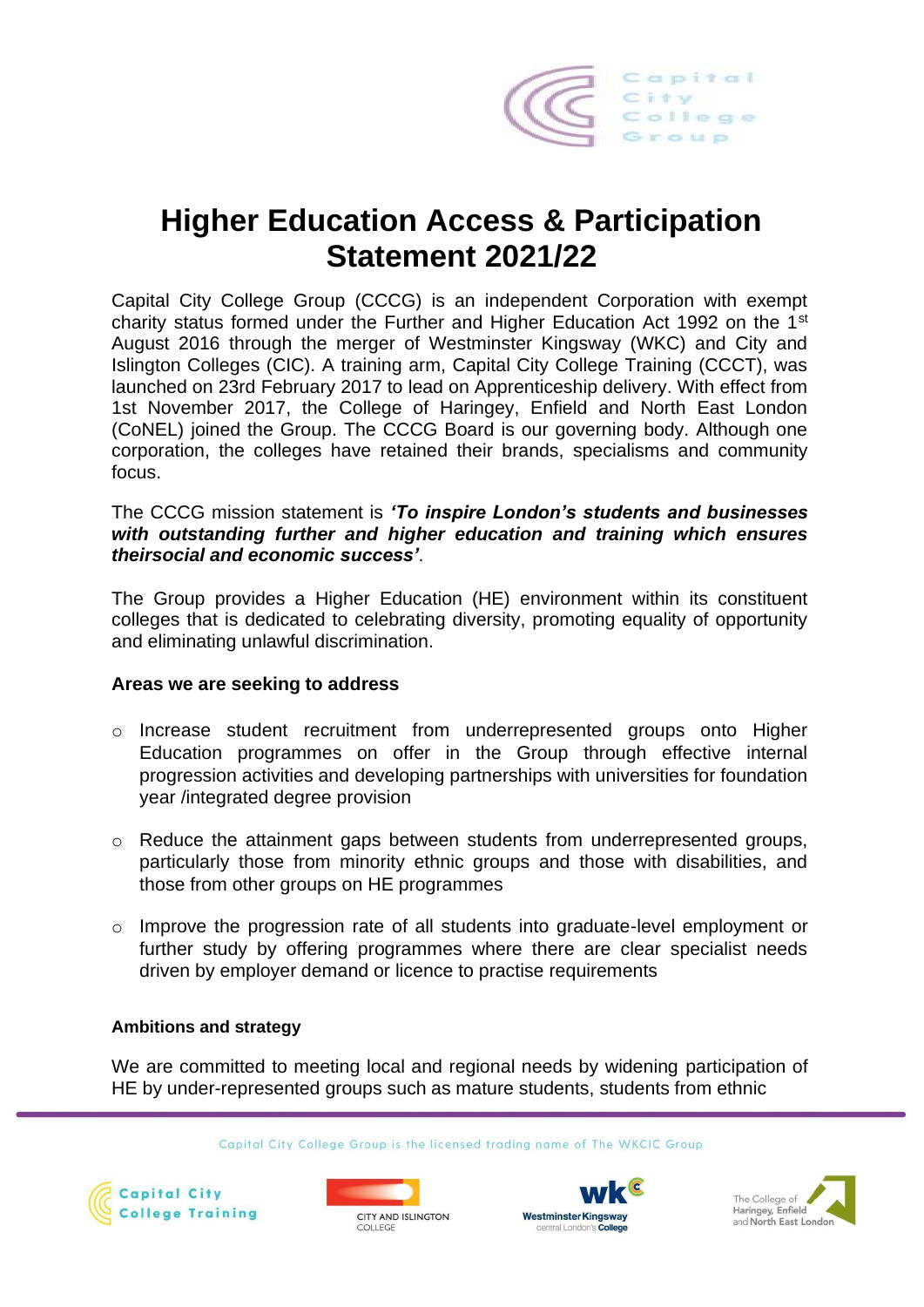

minorities, students from socially and/or economically deprived areas, students with specific learning difficulties and/or learning disabilities and students who are the first from their family to access HE in the UK.

The Group offers a range of L3 programmes that provide opportunities for those wishing to enter Higher Education. In addition, the well-established Access to HE programmes play a key role in widening participation for those adult learners without traditional qualifications wishing to progress. The Group also plans to support progression for applicants requiring reduced entry tariffs by expanding relationships with universities to widen our delivery of Foundation year (year zero) programmes as part of integrated degree offers.

The Group maintains collaborations with other organisations working to support widening participation such as Linking London to advertise its own offer and maintain staff awareness of sector developments. The Reach Society also hosts career conferences to encourage and promote career advancement for all students; in particular, for students from black and minority ethnic groups and for students who are likely to be the first generation to access HE in the UK.

# **Widening participation strategies**

The Group has a range of strategies to underpin its access and participation commitment:

- o Provision of clear and transparent advice, information and guidance by career and welfare advisers from point of inquiry through to enrolment and progression to either employment or further study
- o The Group welcomes all applications and seeks to value previous work-related experience in the HE application process to particularly support mature applicants
- o Marketing campaigns reflect diversity of imagery to challenge stereotypes on perceptionsof careers or courses
- $\circ$  Career and employment fairs to promote progression to HE and employment
- $\circ$  Progression talks to all level 3 students on HE programmes available at the college
- $\circ$  Dedicated UCAS workshops and tutorials to help students with the application process
- o Employer involvement in course content and assessment design
- $\circ$  Provision of study skills support through taught sessions and online resources
- o Provision of appropriate additional learning support for all students, including those with disabilities, mental health difficulties or learning difficulties or disabilities
- $\circ$  Provision of specialist support staff for students experiencing mental ill health or emotional difficulties
- $\circ$  Provision of financial support advice on course fees, bursaries, grants and student loans based individual circumstances
- $\circ$  Provision of support for students for whom English is not their first language

Capital City College Group is the licensed trading name of The WKCIC Group